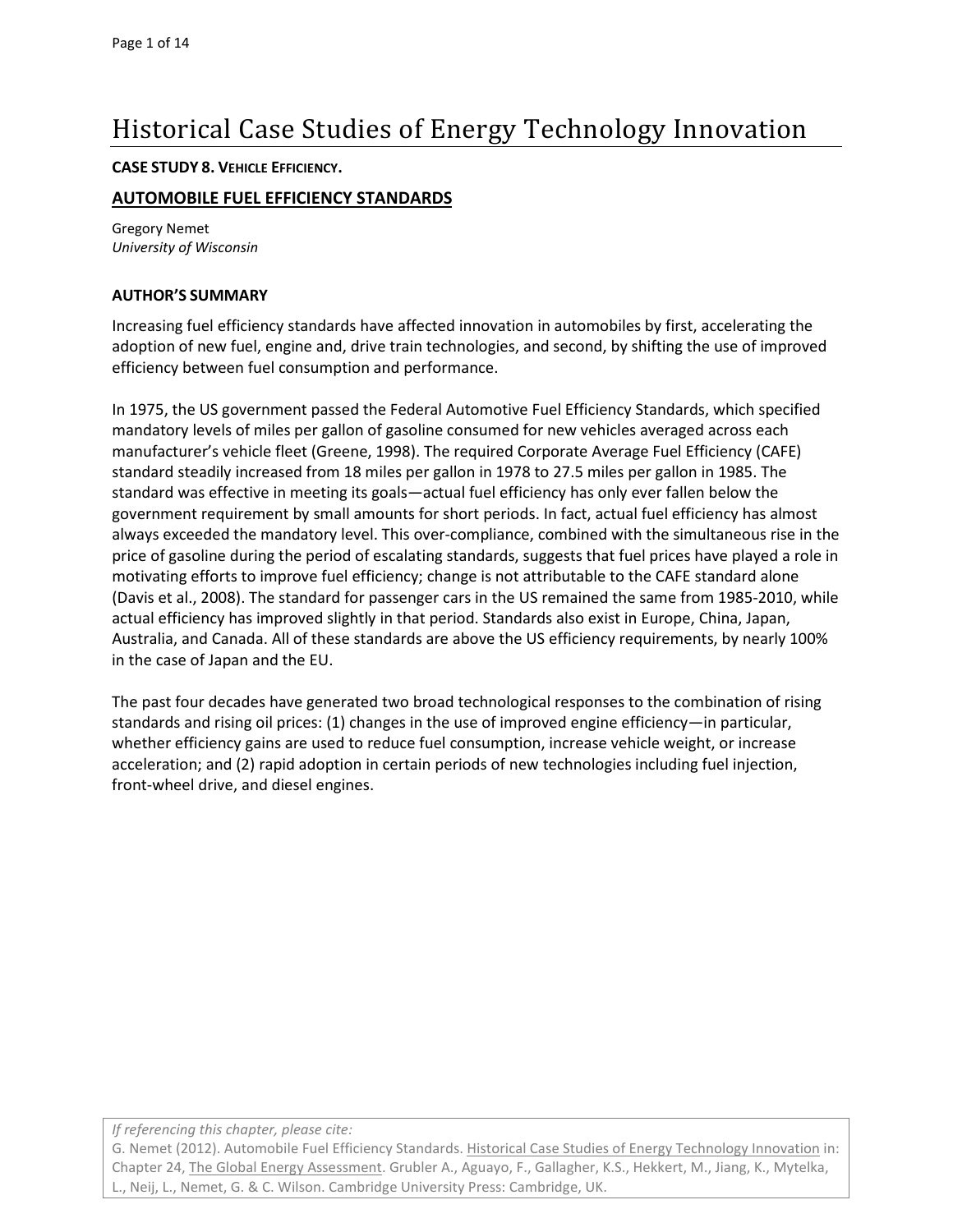# **1 FUEL EFFICIENCY IN THE US: THE CAFE STANDARD & TECHNOLOGICAL IMPROVEMENTS**

Congress passed the Energy Policy and Conservation Act of 1975 in response to the Arab Oil Embargo in 1973 and in recognition of the US's increased dependence on imported liquid fuels. The Act added Title V, "Improving Automotive Efficiency," to the Motor Vehicle Information and Cost Savings Act [\(DOT,](#page-12-2)  2002). Title V established the mandatory corporate average fuel economy standards (CAFE), which were based on the sales weighted average fuel economy, expressed in miles per gallon (mpg) of a manufacturer's fleet of passenger cars or light trucks. The original goal of the programme was to double new car fuel economy by model year 1985. The National Highway Traffic Safety Administration (NHTSA) is responsible for establishing and amending the CAFE standards while the Environmental Protection Agency (EPA) is responsible for calculating the average fuel economy for each manufacturer. The standards for model years 1978, 1979, and 1980 were set at 18.0, 19.0, and 20.0 mpg, respectively. The Act required NHTSA to establish CAFE standards for model years 1981, 1982, 1983, and 1984 administratively and to specify the CAFE standards for model years 1985 and thereafter at 27.5 mpg (see Figure 1).



**FIGURE 1. GASOLINE PRICES, ACTUAL FUEL EFFICIENCY, AND MANDATED FUEL EFFICIENCY** [\(ANDERSON ET AL.,](#page-12-3) 2010)**.**

An important aspect of the CAFE standard is its strong enforcement capacity. The penalty for failing to meet CAFE standards is \$55 per vehicle for every mile per gallon under the relevant target standard. NHTSA had collected about \$786 million in fines for CAFE non-compliance by the end of 2008.

The CAFE standard has affected the rate and direction of technological change in vehicles [\(NAS, 2002\)](#page-12-4). End-use efficiency has improved, almost continuously for the past thirty years. But the availability of more efficient energy conversion has been used to accomplish different ends during the period of rising

*If referencing this chapter, please cite:*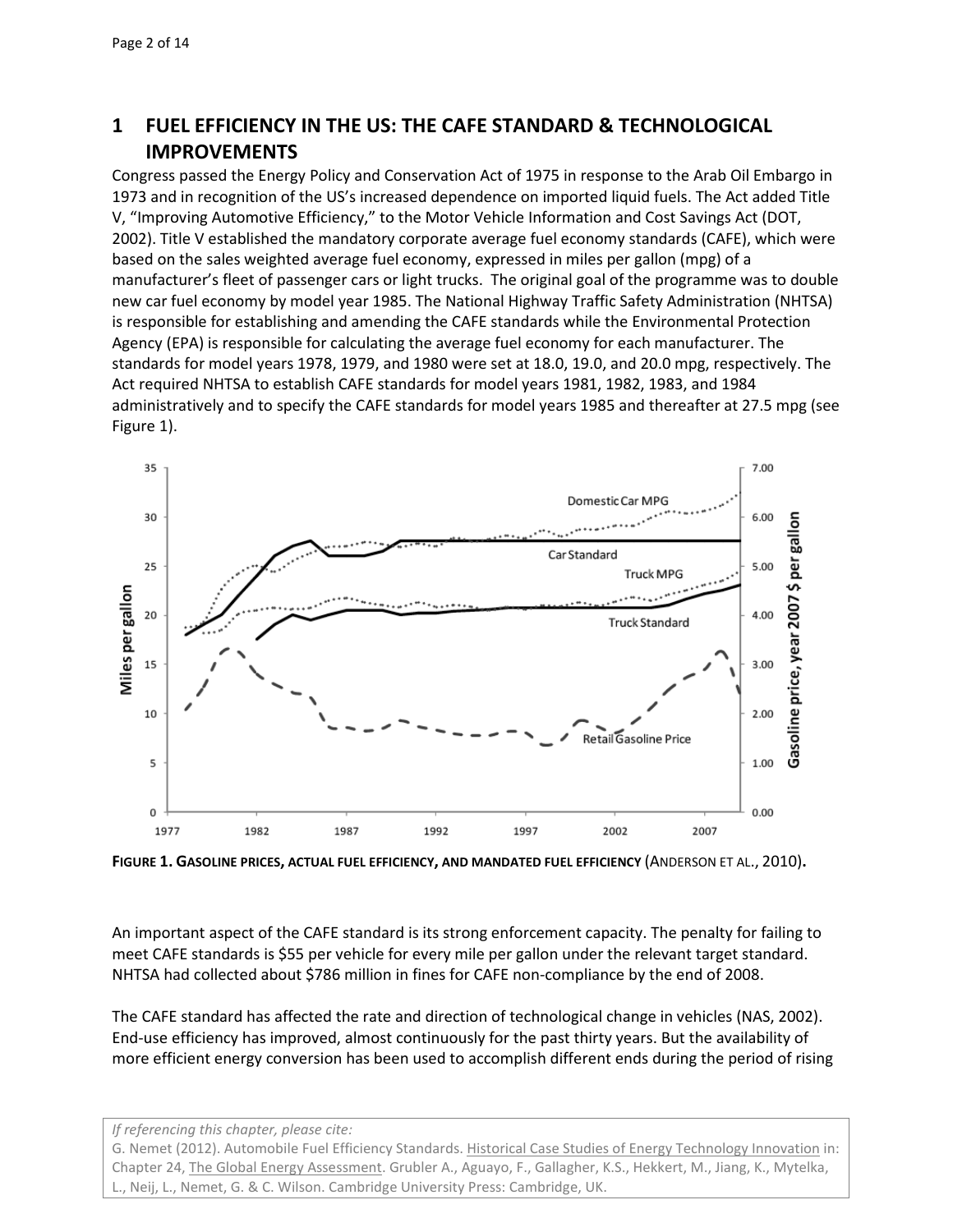fuel economy standards (1975-1985) compared to the period of static standards (1986-present). In the first period, efficiency improvement was directed towards improving miles travelled per gallon of gasoline consumed. After 1985, in the second period, almost all of the efficiency improvements were used to increase other vehicle attributes including acceleration, towing capacity, and size.

Energy conversion efficiency has improved in drive trains, engines, drag, and rolling resistance. As shown in Figure 2, drive train and engine energy conversion efficiency has improved from about 15 to 43 tonmiles per gallon between 1975 and 2005. From 1975 to 1985, efficiency improved at the rate of 2-3% per year [\(Lutsey and Sperling, 2005\)](#page-12-5). After 1985, efficiency improvement slowed to about 1% per year, although that rate has increased since 2000.



**FIGURE 2. FUEL ECONOMY AND EFFICIENCY OF ENGINE AND DRIVE TRAIN** [\(LUTSEY AND SPERLING,](#page-12-5) 2005)**.**

The continuity of this improvement—spanning the period of rising efficiency standards and then static standards - makes it difficult to attribute to CAFE. However, consideration of what end-use characteristics these efficiency gains were used for is revealing; from 1975 to 1985 vehicle weight dropped by about one-third and acceleration remained the same. After 1985, when CAFE standards stopped rising, efficiency improvements were used to power increasingly heavier vehicles, which could accelerate considerably faster. These trends are clearly shown in Figure 3.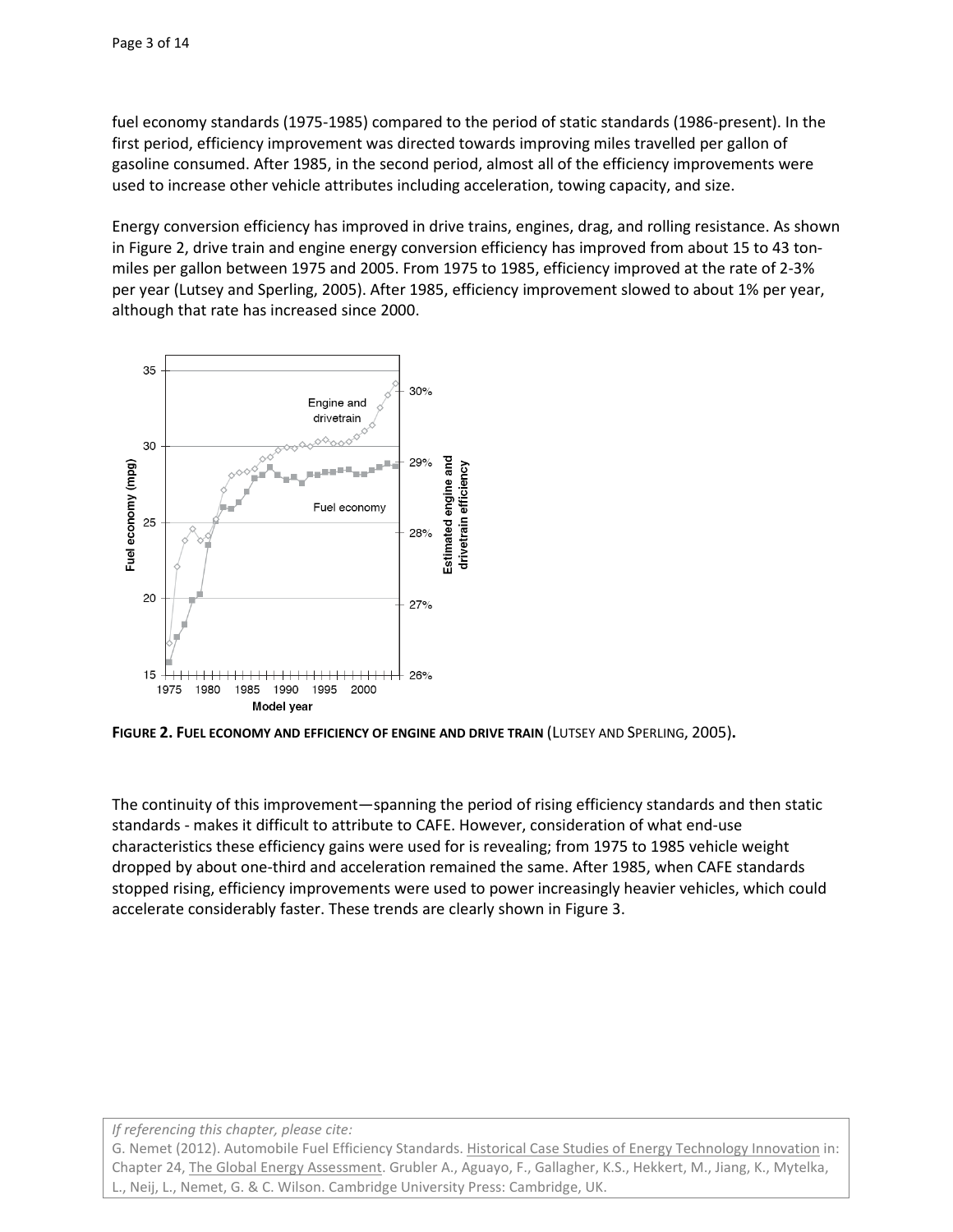

**FIGURE 3. VEHICLE WEIGHT AND ACCELERATION** [\(LUTSEY AND SPERLING,](#page-12-5) 2005)**.**

Although the use of lighter vehicles with stable acceleration characteristics accounts for about half of the miles per gallon improvement from 1975 to 1985, new technology accounts for the other half [\(Lutsey and Sperling, 2005\)](#page-12-5). Technology adoption in passenger vehicles during and after the period of stringent CAFE standards also shows the effect on the direction of technological change. As shown in Figure 4, the adoption of fuel injection, front-wheel drive, and automatic transmissions with torque converter lock-up each went from installation in less than 10% of new vehicles in 1975 to 100%, 80%, and 60% respectively by 1985. Conversely, the adoption of air conditioning decreased during the same period (Figure 4). Seen over much longer time frames, this is a striking deviation from the long-term trend of technological change (Figure 5).

*If referencing this chapter, please cite:*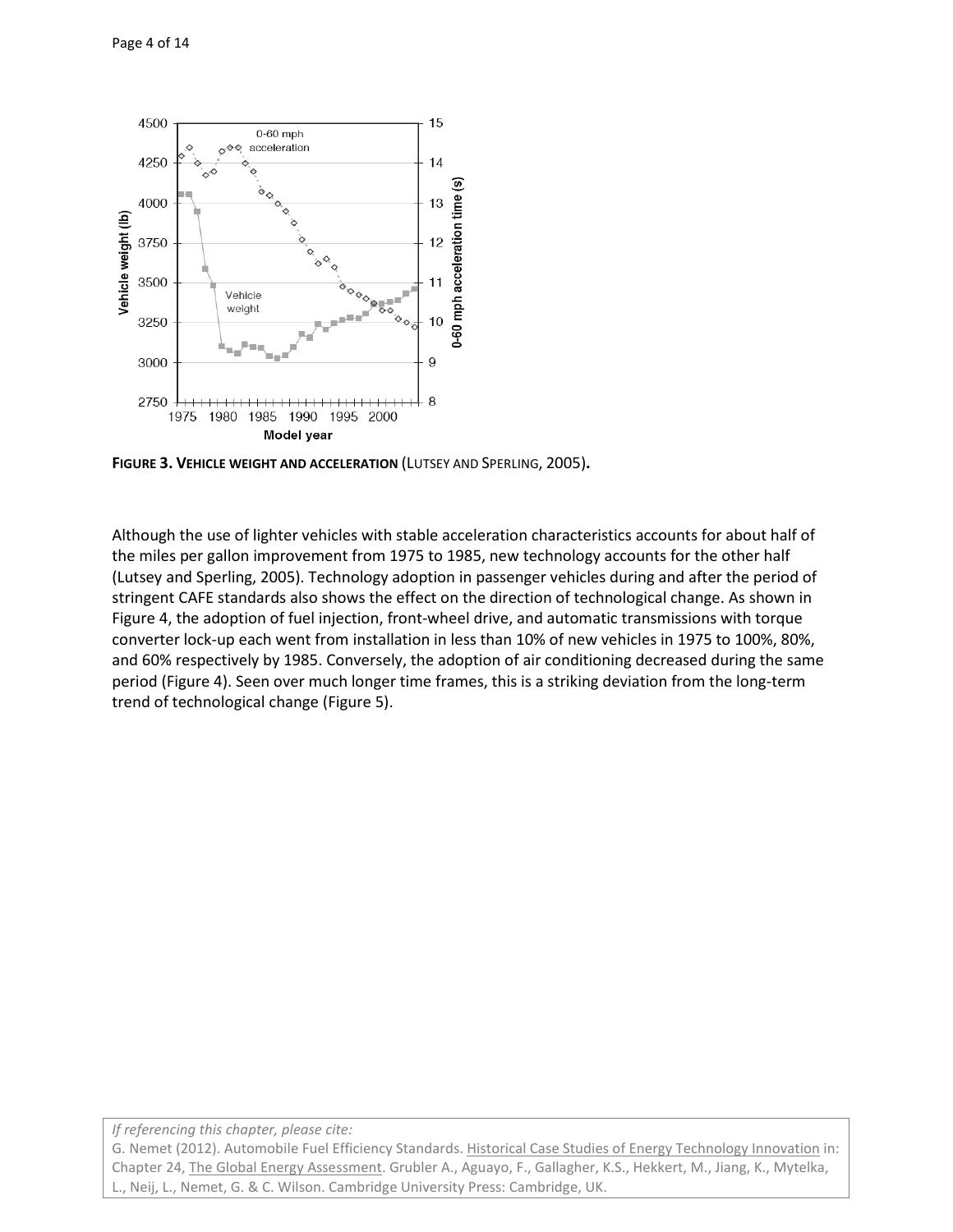

| 1.900111901001191101110010111 | 0.011                 |
|-------------------------------|-----------------------|
| - Fuel injection              | 4-valves per cylinder |
|                               |                       |
| - Air conditioning            |                       |
|                               |                       |

**FIGURE 4. DIFFUSION OF PASSENGER VEHICLE TECHNOLOGIES** [\(LUTSEY AND SPERLING,](#page-12-5) 2005)**.**



**FIGURE 5. DIFFUSION OF AIR CONDITIONING IN VEHICLES.** NOTES: THIS FIGURE REPRESENTS SUBSTITUTION OF ONE TECHNOLOGY BY ANOTHER. THE RIGHT HAND Y-AXIS REFERS TO THE MARKET SHARE FOR EACH TECHNOLOGY (F). THE LEFT HAND Y-AXIS IS F/(1-F), WHICH HELPS DEFINE THE LOGISTIC SUBSTITUTION CURVE DESCRIBED BY FISHER AND PRY. SOURCE: [NAKICENOVIC,](#page-12-6) 1986; [FISHER AND PRY,](#page-12-7) 1971.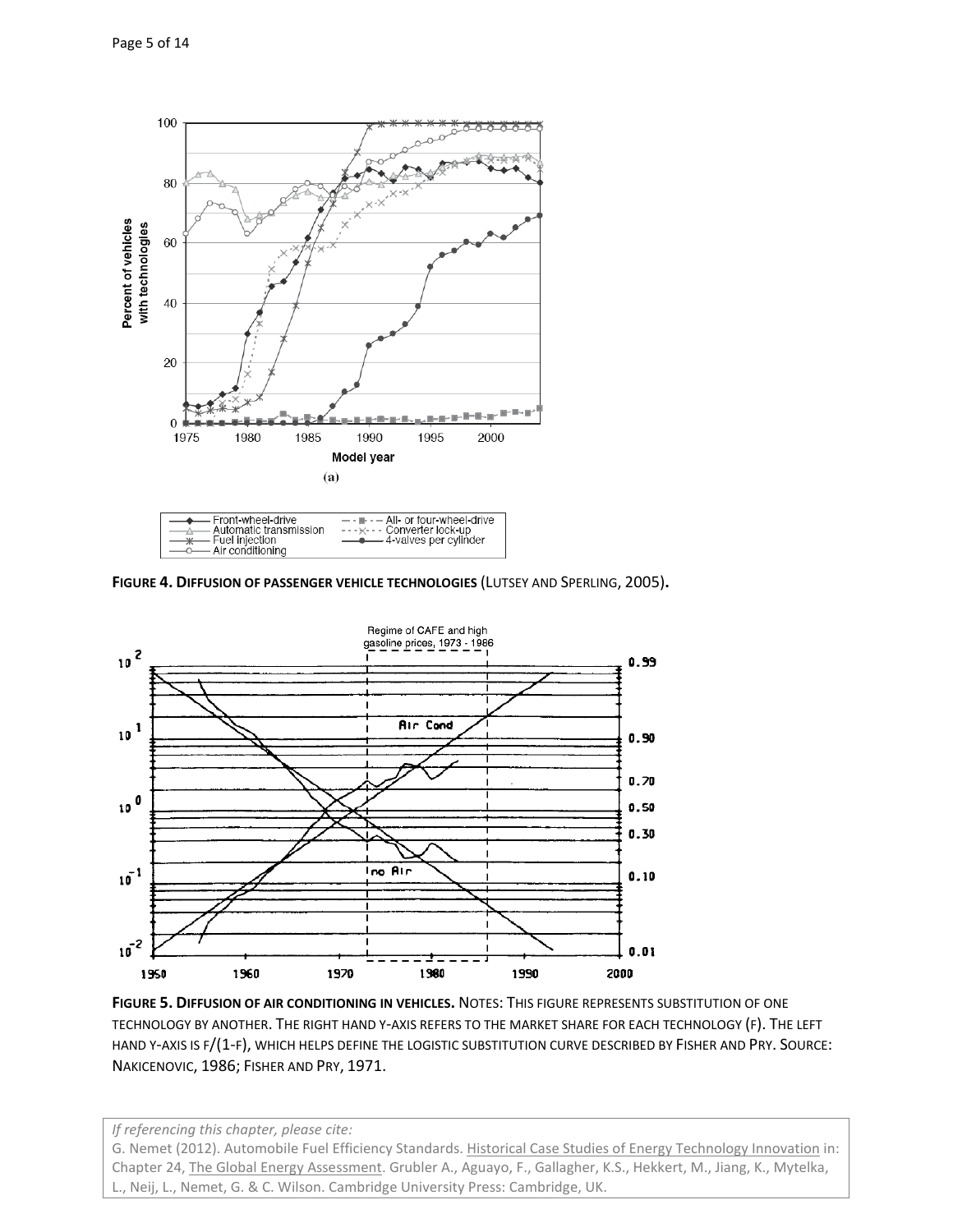# **2 FUEL EFFICIENCY IN EUROPE: VOLUNTARY AGREEMENTS & REGULATION**

Until the late 1990s, Europe did not have EU-wide fuel economy regulations. In 1998, the European Commission (EC) and the European automobile manufacturers association, Association des Constructeurs Européens d'Automobiles (ACEA), signed an agreement to voluntarily reduce the  $CO<sub>2</sub>$ emission rates of new passenger cars sold in the EU [\(An and Sauer, 2004a\)](#page-12-8). The Korean & Japanese Automobile Manufacturers Associations (KAMA & JAMA respectively) also signed similar voluntary agreements with the EC soon after. The industry committed to reducing average emission rates to 140 grams of  $CO<sub>2</sub>$  per km (gCO<sub>2</sub>/km) by 2008 for ACEA and 2009 for KAMA and JAMA from the 1995 average of 187  $gCO<sub>2</sub>/km$ , with the possibility of extending the agreement to reduce the average emission rate to 120 gCO<sub>2</sub>/km by 2012. The equivalence of these emission standards to fuel efficiency standards are shown in Figure 6.

Until 2007, the EC's strategy of reducing auto emissions was primarily based on three pillars: voluntary agreements with auto manufacturers; increased consumer awareness regarding fuel economy of cars, and market-oriented measures aimed at influencing motorists' choice. (Further details of the pre-2007 strategy can be found on the EC's Climate Action webpages). In December 2007, the EC adopted a proposal for reducing the average emission rates and eliminating the voluntary agreements with the industry asserting that the previous strategy had only brought limited progress toward the 120 gCO<sub>2</sub>/km target for 2012. In December 2008, the EC established a new regulation to reduce the fleet average emission to 130 gCO<sub>2</sub>/km through technology improvement related to vehicle efficiency and a further 10 gCO<sub>2</sub>/km reduction through complementary measures [\(ICCT, 2010\)](#page-12-9). These complementary measures can broadly be classified into two categories. The first category includes improvements in car components that have the highest impact on fuel consumption, such as efficient tires and air conditioners, tire pressure-monitoring systems and gearshift indicators. The second category includes measures to gradually reduce the carbon content of the fuel itself through increased use of bio-fuels and other alternative fuels [\(Amin, 2009;](#page-12-10) [ICCT, 2010\)](#page-12-9).

As indicated by Figure 6, along with Japan, Europe has the most stringent fuel economy standards in the world and as a result has the most fuel-efficient passenger vehicle fleet. The fuel economy standard has played a vital role in significantly reducing the average fuel consumption of passenger vehicles in Europe since 1995 [\(Zachariadis, 2006\)](#page-13-0). Technologically, the main driver of the fuel efficiency improvement in Europe has been the rapid adoption of advanced technologies that have reduced vehicle mass and enhanced thermodynamic engine efficiency. The second driver is the widespread penetration of diesel vehicles. The share of diesel cars as a share of all new cars sold in Europe has increased significantly in the last decade - from about a quarter of new vehicles sold to over half (Figure 7). However, like the US case, it is difficult to ascertain what portion of this diesel vehicle penetration was due to fuel economy regulation. Apart from its combustion efficiency, other factors that have contributed to the rising share of diesel vehicles in Europe are fuel tax differentiation favouring diesel in most European nations and advancements in diesel vehicle technology [\(Pock, 2010\)](#page-12-11).

#### *If referencing this chapter, please cite:*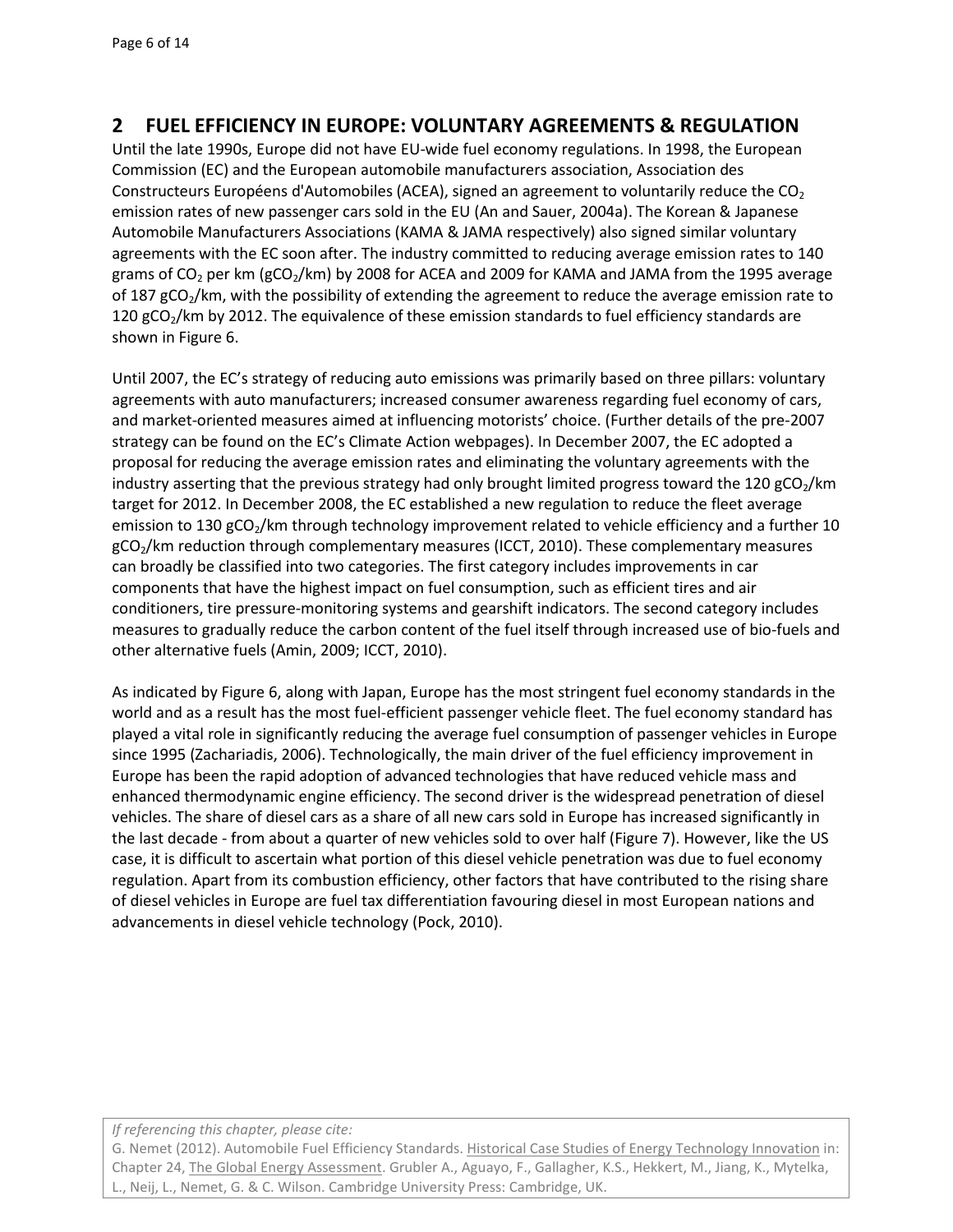

**FIGURE 6. FUEL ECONOMY: HISTORICAL AND FUTURE TARGETS FOR 6 COUNTRIES** [\(ICCT,](#page-12-9) 2010)**.**



**FIGURE 7. DIESELS AS A SHARE OF NEW PASSENGER CAR REGISTRATIONS IN THE EU-15 (ACEA).** NOTE: THE EU-15 WAS THE 15 MEMBER STATE EU FROM JANUARY 1995 TO APRIL 2004. CURRENTLY THE EU HAS 27 MEMBER STATES.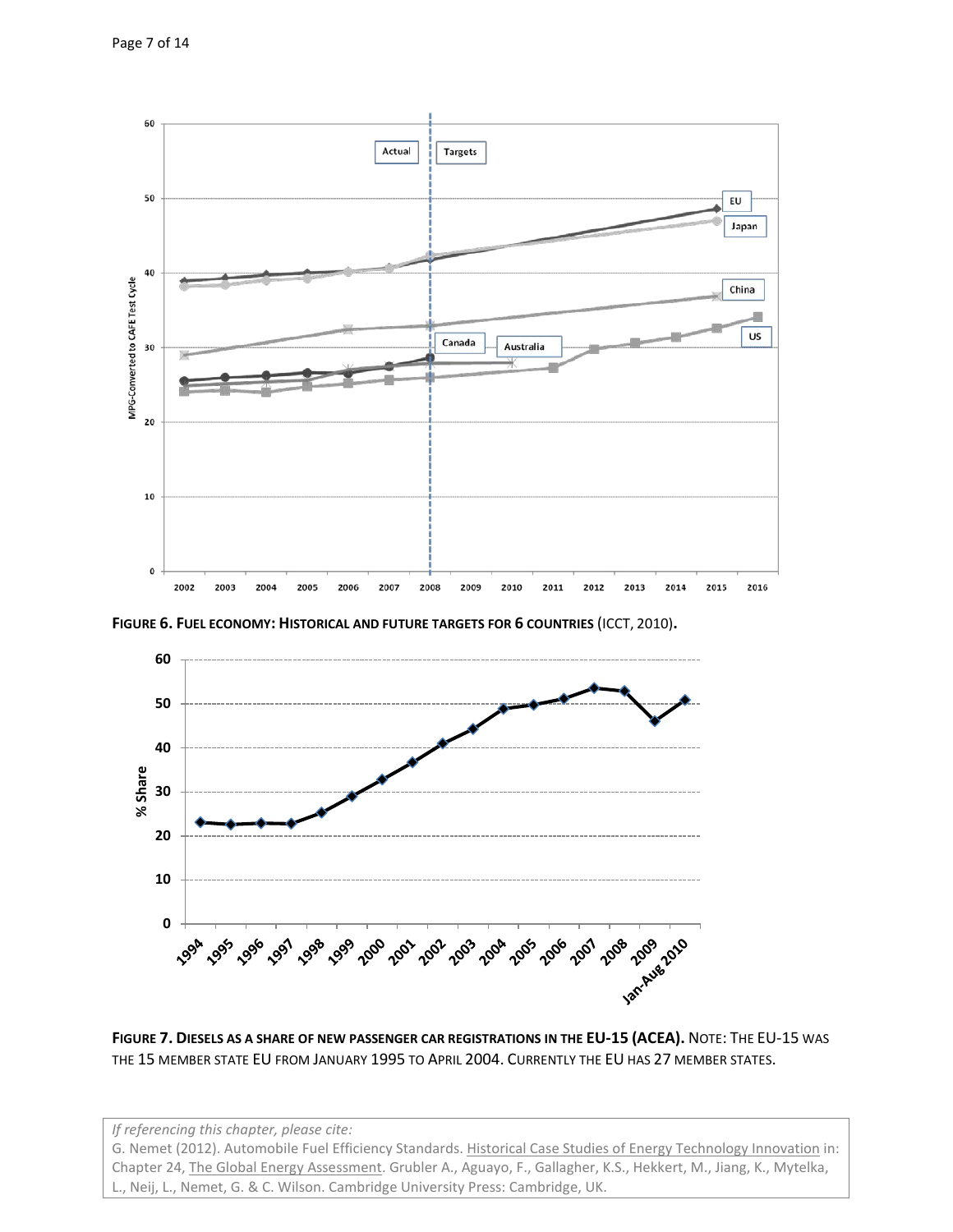# **3 FUEL EFFICIENCY IN CHINA: RAPID IMPROVEMENTS & FLEXIBILITY ISSUES**

China began regulating vehicle fuel economy relatively recently. Its first national fuel economy standard for new passenger vehicles based on weight category was issued in September 2004. This standard was to be implemented in two phases, taking effect in July 2005 (Phase 1) and January 2008 (Phase 2) respectively. The main goals of this regulation were to reduce China's increasing dependence on foreign oil, to encourage foreign automakers to introduce more advanced and fuel-efficient vehicle technologies, and to encourage domestic automakers to improve their standard [\(Oliver et al., 2009\)](#page-12-12). China is finalizing the third phase of its fuel economy standard, which is expected to be officially issued by the Chinese government during 2011 and will be fully effective by 2015 [\(Wang et al., 2010;](#page-13-1) [An et al.,](#page-12-13)  [2011\)](#page-12-13).

Phase 1 of the Chinese fuel economy standard was established for passenger vehicles based on their weight by dividing them into sixteen categories [\(Oliver et al., 2009\)](#page-12-12). Phase 1 standards were effective from July 2005 and July 2006 for new models and existing models respectively [\(Wang et al., 2010\)](#page-13-1). Phase 2, which tightened the standards by about 10% and had only 15 weight classes, became effective on January 2008 and January 2009 for new and existing models, respectively. In addition to weight classification, vehicles were further classified either as "normal structure" or "standard structure" vehicles. Vehicles that had automatic transmission or at least three rows of seats were classified as "special structure" vehicles. Vehicles in this category were subject to less stringent standards than those falling in the "normal structure" category.

The fuel economy standards have brought about some impressive outcomes in the Chinese automotive market with respect to average fuel consumption and technology advancement (see Figure 6). Between 2002 and 2006, the normal structure vehicles and special structure vehicles reduced their average fuel consumption by 7-17% and 10-20% respectively [\(Oliver et al., 2009\)](#page-12-12). The sales weighted corporate average fuel consumption (CAFC) for 34 companies that accounted for almost 90% of the passenger vehicle market decreased by almost 12% from 2002 to 2006.

The results of these standards from a technological perspective are noteworthy as well. About 800 highly inefficient domestic vehicle models were eliminated and inefficient technologies such as threegear transmission and two-valve engines were phased out [\(Wang et al., 2010\)](#page-13-1). The economy standards also increased penetration of vehicles with advanced technologies such as variable valves and multivalve camshafts, electronic throttle control, multi-gear transmission, and parts made from lighter materials.

Similar to the case of Japan, the effectiveness of the fuel economy standards in China has been complemented well by fiscal policies. As shown in Figure 8, China has revised the excise tax levied on automakers on multiple occasions to encourage the manufacture of smaller engine vehicles and discourage the manufacture of larger ones [\(ICCT, 2007\)](#page-12-14).

#### *If referencing this chapter, please cite:*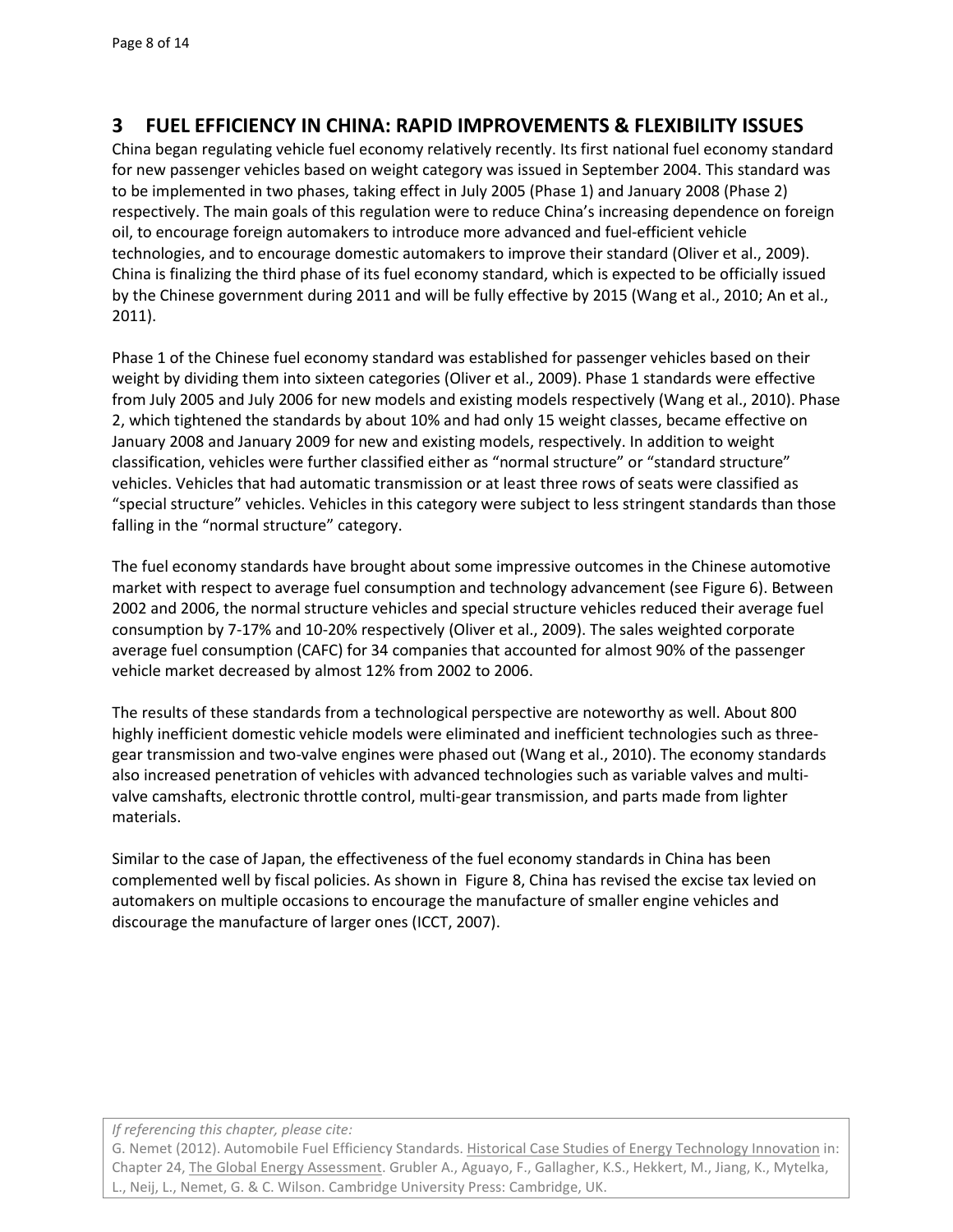

**FIGURE 8. EXCISE TAX RATE IN CHINA BASED ON THE ENGINE SIZE OF THE VEHICLE** [\(ZHANG,](#page-13-2) 201[0\)](#page-13-2)**.**

It is important to note that even though China's standards have been generally successful in meeting their goals, there are some shortcomings that need to be addressed. One is the lack of flexibility. Vehicles that fail to meet the standards for their weight class are to be eliminated from the market. Other countries set standards based on average fuel economy of the entire fleet, not a particular model. This flexibility allows for lower efficiency vehicles that may be important for some users, provided that above-standard vehicles offset these. In addition, unlike other nations, the Chinese standard does not include special provisions for alternative fuels. The Phase 3 standards are expected to be based on corporate average fuel consumption targets, which are more flexible. It is important to note that the inflexibility in the first two phases resulted in elimination of about 800 inefficient domestic vehicle models. In essence, the inflexibility achieved one of the main goals that a differential incentive-based system aims for: it gets the dirtiest vehicles off the road [\(Greene et al., 2005\)](#page-12-15). This feature may be attractive for concerns such as local air pollution for which damages may be disproportionately caused by a small number of high polluting sources.

# **4 FUEL EFFICIENCY IN OTHER COUNTRIES**

Japan, Canada, and Australia also have fuel efficiency standards for automobiles. Japan's are well in excess of the US standards while Canada and Australia have standards only slightly higher than those of the US (see Figure 6).

## **4.1 Japan**

Japan established fuel economy standards for gasoline and diesel powered light-duty passenger and commercial vehicles in 1999. The weight-based Japanese standards were set using the "Top Runner"

*If referencing this chapter, please cite:*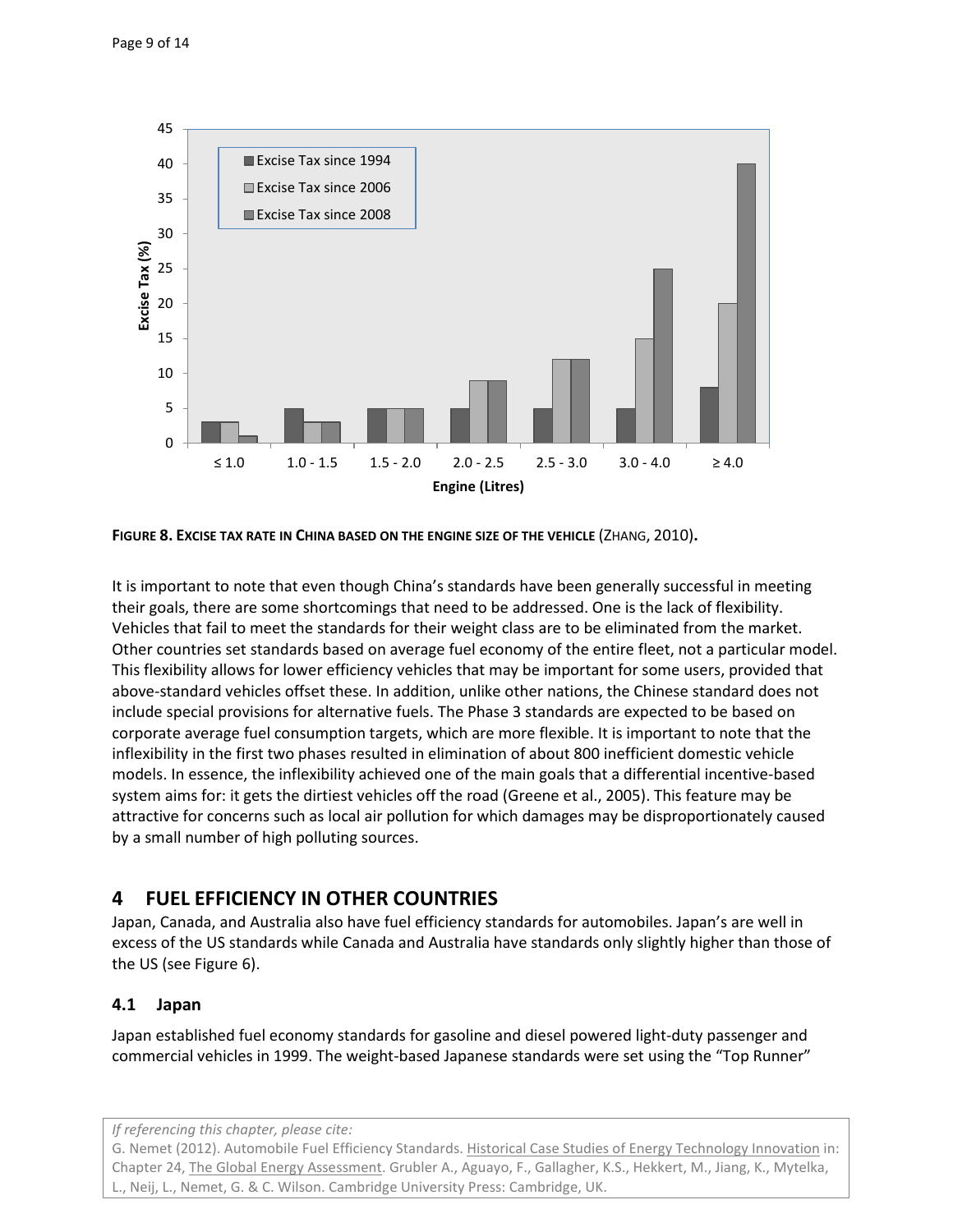programme (discussed in detail in the *End-Use Efficiency (Japan)* case study). Under this programme, the target for each vehicle in a particular weight class is based on the performance of the most efficient vehicle in that weight class in the national market and a range of other factors [\(Onoda, 2008\)](#page-12-16). Originally, there were a total of nine weight classes. The targets for diesel and gasoline vehicles were to be met by 2005 and 2010 respectively [\(An and Sauer, 2004b\)](#page-12-17). The initial regulation was revised in 2001 to let the automakers accumulate credits in one weight class and use them in another weight class with certain limitations. In December of 2006, the fuel economy targets were revised upward to be met by 2015 and the weight classes were expanded from nine to sixteen [\(ICCT, 2007\)](#page-12-14). This upward revision of the targets resulted because most of the vehicles sold in Japan by 2002 already met the standards set for 2010. The 2015 targets are expected to improve the average fleet fuel economy of new passenger vehicles from 13.6 km/L (or 32.0 mpg) in 2004 to 16.8 km/L (or 39.5 mpg) in 2015. Figure 9 shows the Japanese fuel economy targets for 2015 for each weight class [\(Onoda, 2008\)](#page-12-16).



**FIGURE 9. JAPANESE FUEL ECONOMY STANDARDS BY WEIGHT FOR 2015.** NOTE: 1 KM/L = 2.35 MPG.

As indicated by Figure 6, Japan has the second most stringent fuel economy standards in the world. As a result of these standards, the fuel economy performance of vehicles in Japan has been impressive. Fiscal policies in Japan complement these standards, enhancing their effectiveness. A progressive tax system based on gross vehicle weight and engine displacement during purchase and registration of vehicles, encourages the purchase of lighter vehicles with smaller engines [\(ICCT, 2007\)](#page-12-14). Additionally in 2004, Japan implemented the vehicle fuel efficiency certification programme to stimulate consumer interest in fuel efficiency performance and to encourage adoption of fuel efficient vehicles [\(Onoda, 2008\)](#page-12-16). Under this programme, vehicles are certified in one of four categories, based on whether they meet the target or levels exceeding the target by 5%, 10% and 20%. Manufacturers can attach the certified stickers that indicate vehicles' fuel efficiency performance.

## **4.2 Canada**

Canada's Company Average Fuel Consumption (CAFC) programme was introduced in 1976 to reduce the fuel consumption of the new passenger vehicle fleet. This CAFC programme is similar to the US CAFE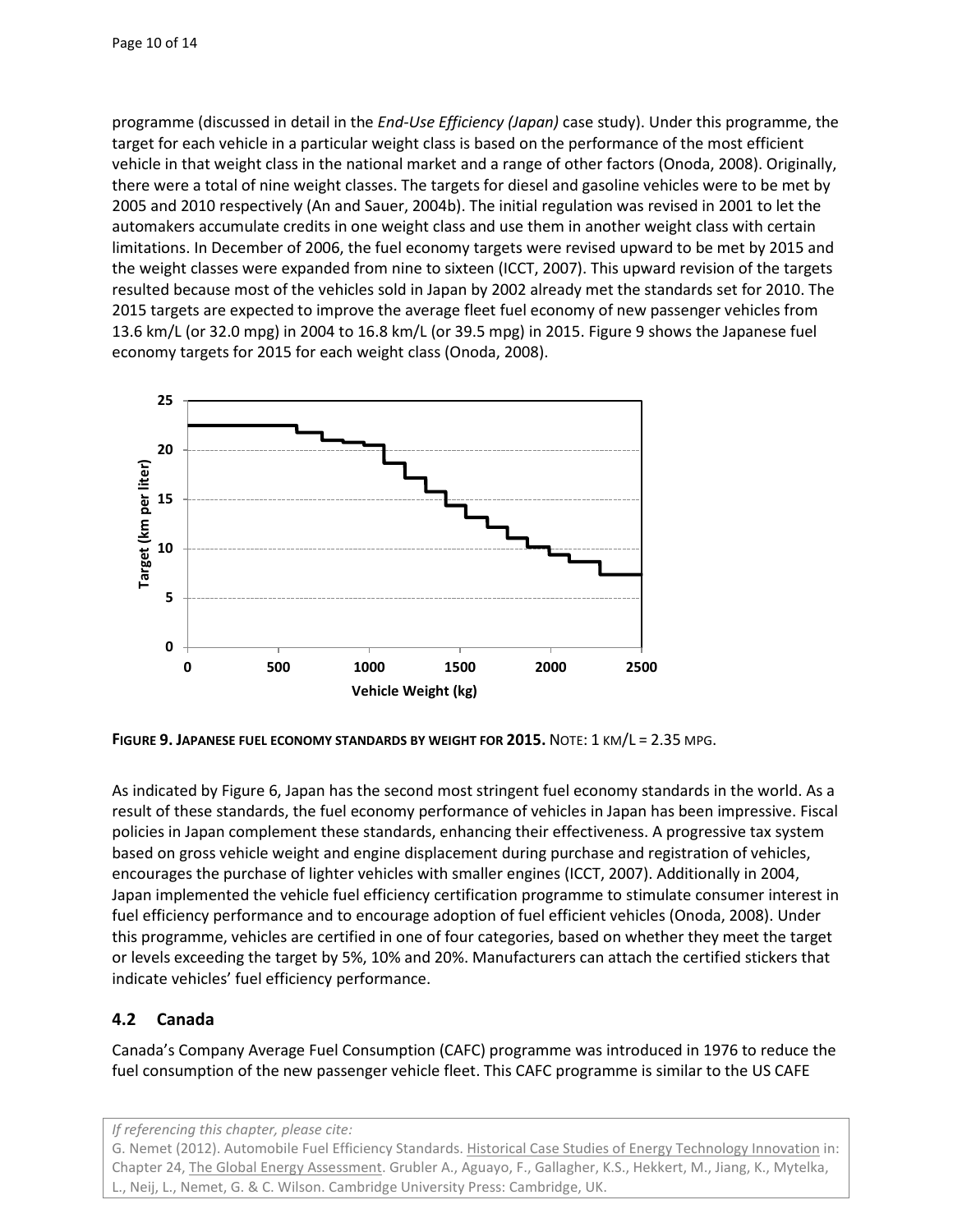programme. Two important differences, however, are that Canada's CAFC programme does not distinguish between domestic and imported vehicles, and compliance is voluntary unlike the US's CAFE standard [\(ICCT, 2007\)](#page-12-14). The Canadian target has continued to match the US standard each year, with the Canadian vehicle fleet consistently outperforming the US vehicle fleet. This difference is primarily due to variation in tax provisions for fuel and vehicles, as well as to a variation on the ownership mix of vehicles in the two countries [\(An et al., 2007\)](#page-12-18). For example, the ratio of passenger cars to light trucks is higher in Canada than in the US. The CAFC programme is complemented well by other measures taken by the Canadian federal and provincial governments. In 2007, the Canadian government introduced a programme called Vehicle Efficiency Incentive (VEI), which contained a rebate and a tax component based on vehicle fuel efficiency [\(ICCT, 2007\)](#page-12-14). The rebate programme offers up to \$2,000 for the purchase of an eligible fuel-efficient vehicle. The new excise tax, called the "Green Levy", is applied to new passenger vehicles with average fuel efficiency ratings of 18 mpg or less. In April 2010, the Canadian government issued a draft regulation to limit  $CO<sub>2</sub>$  emissions from passenger cars and light trucks. The regulation, which applies to models from 2011 to 2016, is expected to result in an average  $CO<sub>2</sub>$  emission rate of 153 gCO<sub>2</sub>/km, a 20% reduction compared to the new vehicle fleet sold in Canada in 2007 [\(ICCT, 2010\)](#page-12-9).

## **4.3 Australia**

The Australian Federal Chamber of Automotive Industries (FCAI) has established several voluntary codes of practice for reducing fuel consumption of new passenger cars over the past several years [\(An and](#page-12-17)  Sauer, 2004b). The first code was in effect between 1978 and 1987 and even though the industry reduced vehicle fuel consumption significantly, it still narrowly missed the voluntary target. The second code was enacted in 1996 and the FCAI members agreed to reduce average fuel consumption of passenger cars nationally to about 29 mpg by 2000. In 2003, a third voluntary agreement between FCAI and the government was enacted. This agreement requires the industry to reduce the fleet average fuel consumption for passenger cars by 18 percent in 2010 compared to the 2002 level. The actual average fuel consumption has been slightly higher than the target under all three agreements. This is mainly due to the fact that there are no specific enforcement mechanisms or non-compliance penalties. Australia introduced a mandatory fuel consumption labelling scheme in 2001, which required a fuel consumption label to be placed on the windscreen of all new cars [\(Onoda, 2008\)](#page-12-16). These labels are required to show the vehicle's fuel efficiency and  $CO<sub>2</sub>$  emissions per km.

# **5 CONCLUSION**

## **5.1 Efficiency, performance, and technological change**

Automobiles are far more efficient in 2010 than they were in the 1970s - perhaps by a factor of three. However, automobile manufacturers have not used all of this efficiency improvement to reduce fuel consumption per distance travelled; they have used much of the gain in efficiency to satisfy other user preferences, notably for acceleration and for large and heavy vehicles. The allocation of efficiency improvements between reduced fuel consumption and enhanced performance characteristics has varied over time, across countries, and, of course, among vehicle types within countries and periods. Government policies have almost certainly influenced this allocation decision - both in vehicle design and in consumer choice among models. Rising fuel efficiency standards and fuel taxes have, in certain times and geographies, directed technological change toward reducing fuel consumption. However,

#### *If referencing this chapter, please cite:*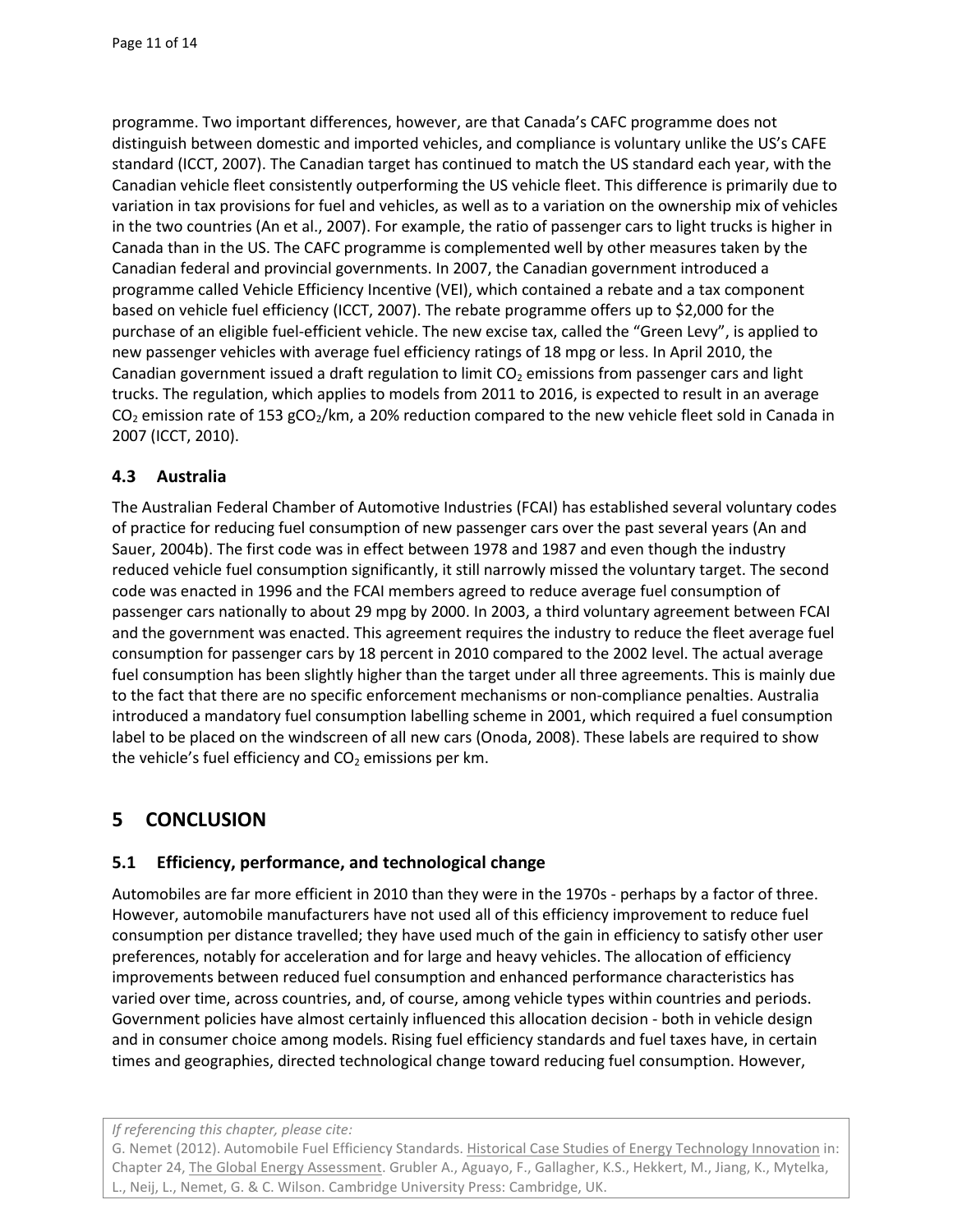rising affluence, consumer preferences, and low after-tax fuel prices have at times influenced technological change in the direction of improved performance.

When they are rising, and supported by taxation and rising market prices for fuels, fuel efficiency standards have also led to the adoption of lighter vehicles, as well as to the diffusion of important technologies in vehicle design. In the US, the CAFE standards had a real effect on technological change. The improvement in miles per gallon was accomplished not only by a shift to lighter, less powerful vehicles, but also by the adoption of new energy efficient technologies. Important examples include front-wheel drive and fuel injection in the 1970s. Attribution of these changes to the regulations, rather than gasoline prices, is less clear since the two are so well correlated. The effectiveness of CAFE may actually have been more important after 1985 when it served as a fuel economy floor in the face of persistently low gasoline prices.

## **5.2 Outlook**

As of 2011, the outlook for fuel efficiency and technological change in the US looks more dynamic than it has been since the 1970s; still policy details and outcomes remain unsettled. In 2010, the National Highway Traffic Safety Administration (NHTSA) and the Environmental Protection Agency (EPA) issued a joint final rule that established a new National Program to improve fuel economy and reduce greenhouse gas emissions from passenger cars and light trucks from model year 2012 to 2016. The implementation of this new rule was primarily driven by the Energy Independence and Security Act of 2007 and further administrative action in 2009 [\(Anderson et al., 2010\)](#page-12-3). Light duty vehicles must have an estimated combined average fuel economy of 29.7 and 34.1 mpg in 2012 and 2016 respectively. These standards, although more stringent, are more flexible. Automakers can earn credits by over complying and these credits can be traded with other manufacturers, banked for future compliance, or transferred between car and light truck fleets. In August 2011 the White House released its plan for even tighter fuel efficiency standards, developed in conjunction with US automakers and labor groups. However, these standards remain contentious and their eventual passage into legislation remains uncertain. Similarly, expectations of future fuel prices are also unclear. The steady and substantial rise in gasoline prices in the mid-2000s was followed by a period of exceptionally high price volatility, including a rapid decline with multiple years of lower prices, and a more recent rise.

The situation in Europe, China, and Japan is much different. Standards are higher and expectations for the next several years provide a much clearer view to increasingly more stringent fuel efficiency standards. One important source of difference is that concern about climate change provides a sustained source of support for fuel economy measures in these countries. Conversely in the US, climate change ranks low in polls of social priorities, and the dominant motivation for fuel efficiency legislation is energy security which tends to oscillate with crises and fuel prices.

Taxation of fuels and vehicles outside the US also supports the establishment of more stringent fuel economy standards. Technological outcomes are evident. One sees the dramatically higher adoption of diesel vehicles in Europe, but also efficiency improvements to tires and air conditioners, as well as gear shift indicators and tire pressure monitoring. In China, adoption of lighter materials, variable valves, electronic throttles, and improved transmissions have helped meet the more stringent standards.

#### *If referencing this chapter, please cite:*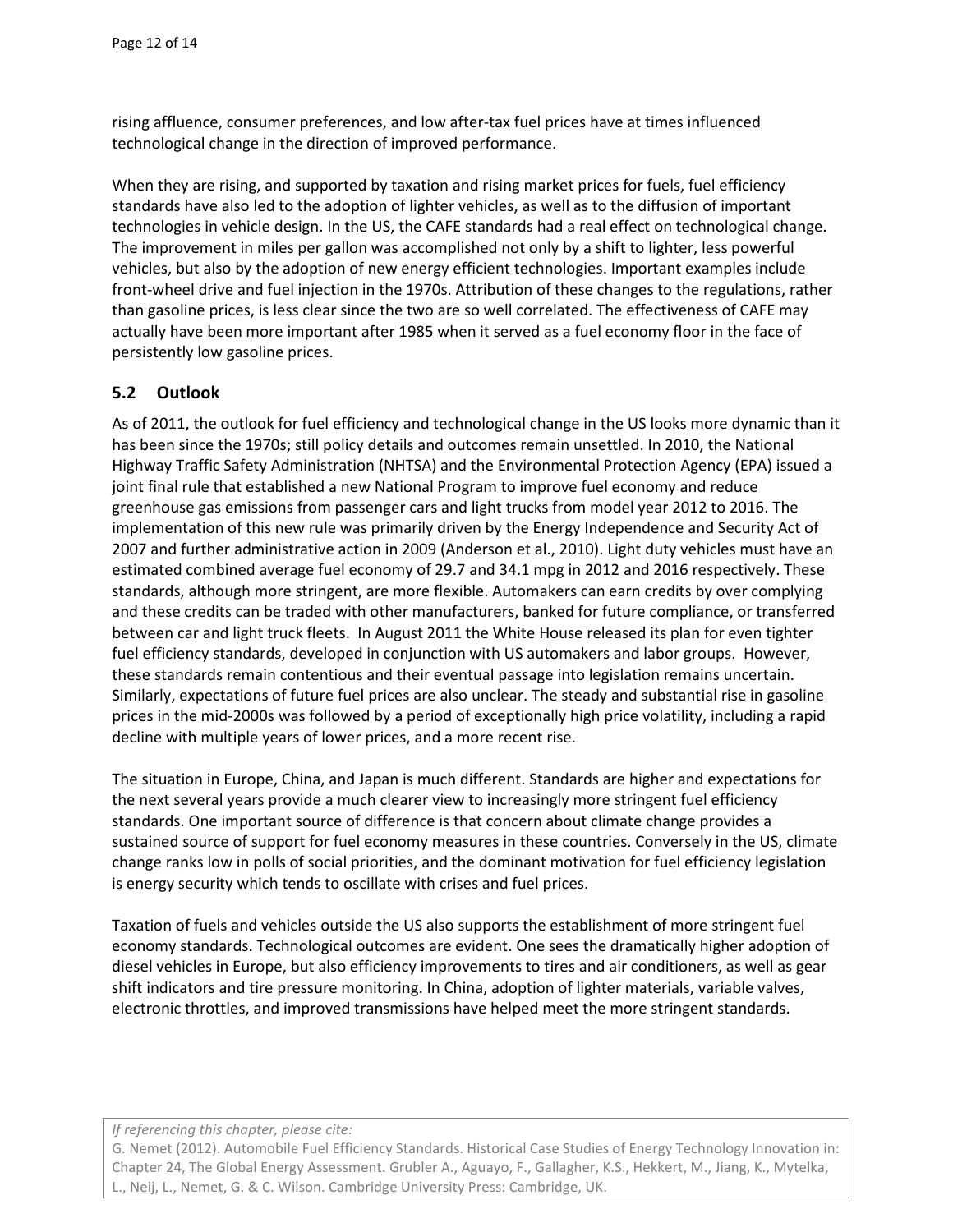## **6 FURTHER READING**

For more background see [Anderson et al., 2010;](#page-12-3) [Greene, 1998;](#page-12-0) [Lutsey and Sperling, 2005.](#page-12-5)

# **7 REFERENCES**

- <span id="page-12-10"></span>Amin, A. T. M. N., 2009. *Reducing Emissions from Private Cars: Incentive measures for behavioural change*, Economics and Trade Branch, Division of Technology, Industry and Economics, United Nations Environment Programme.
- <span id="page-12-18"></span>An, F., Daniel, S. & James, S. C., 2007. International Comparison of Policies to Reduce Greenhouse Gas Emissions from Passenger Vehicles. *Driving Climate Change.* Burlington: Academic Press.
- <span id="page-12-13"></span>An, F., Earley, R. & Green-Weiskel, L., 2011. *Global Overview on Fuel Efficiency and Motor Vehicle Emission Standards: Policy Options and Perspectives for International Cooperation,* New York, United Nations Department of Economic and Social Affairs.
- <span id="page-12-8"></span>An, F. & Sauer, A., 2004a. *Comparison of Passenger Vehicle Fuel Economy and Greenhouse Gas Emission Standards Around the World,* Arlington, VA, Pew Center on Global Climate Change.
- <span id="page-12-17"></span>An, F. & Sauer, A., 2004b. *Comparison of Passenger Vehicle Fuel Economy and Greenhouse Gas Emission Standards Around the World.,* Arlington, VA., Pew Center on Global Climate Change.
- <span id="page-12-3"></span>Anderson, S. T., Fischer, C., Parry, I. & Sallee, J. M., 2010. Automobile Fuel Economy Standards: Impacts, Efficiency, and Alternatives. *National Bureau of Economic Research Working Paper Series,* **No. 16370**.
- <span id="page-12-1"></span>Davis, S., Diegel, S. & Boundy, R., 2008. *Transportation Energy Data Book,* Oak Ridge, TN, U.S. Department of Energy.
- <span id="page-12-2"></span>DOT, 2002. *Effects of the Alternative Motor Fuels Act CAFE Incentives Policy,* Washington, U.S. Department of Transportation (DOT); U.S. Department of Energy; U.S. Environmental Protection Agency.
- <span id="page-12-7"></span>Fisher, J. C. & Pry, R. H., 1971. Simple substitution model of technological change. *Technological Forecasting and Social Change,* **3**(1): 75-88.
- <span id="page-12-0"></span>Greene, D. L., 1998. Why CAFE worked. *Energy Policy,* **26**(8): 595-613.
- <span id="page-12-15"></span>Greene, D. L., Patterson, P. D., Singh, M. & Li, J., 2005. Feebates, rebates and gas-guzzler taxes: a study of incentives for increased fuel economy. *Energy Policy,* **33**(6): 757-775.
- <span id="page-12-14"></span>ICCT, 2007. *Passenger Vehicle Greenhouse Gas and Fuel Economy Standards: A Global Update.* , International Council on Clean Transportation.
- <span id="page-12-9"></span>ICCT, 2010. *Global passenger vehicle fuel economy and GHG emissions standards: April 2010 update.*, International Council on Clean Transportation.
- <span id="page-12-5"></span>Lutsey, N. & Sperling, D., 2005. Energy efficiency, fuel economy, and policy implications. *In*, 2005. 8-17.
- <span id="page-12-6"></span>Nakicenovic, N., 1986. The automobile road to technological change : Diffusion of the automobile as a process of technological substitution. *Technological Forecasting and Social Change,* **29**(4): 309- 340.
- <span id="page-12-4"></span>NAS, 2002. *Effectiveness and Impact of Corporate Average Fuel Economy (CAFE) Standards,* Washington DC, The National Academies Press.
- <span id="page-12-12"></span>Oliver, H. H., Gallagher, K. S., Tian, D. & Zhang, J., 2009. China's fuel economy standards for passenger vehicles: Rationale, policy process, and impacts. *Energy Policy,* **37**(11): 4720-4729.
- <span id="page-12-16"></span>Onoda, T., 2008. *Review of International Policies for Vehicle Fuel Efficiency*, International Energy Agency (IEA).
- <span id="page-12-11"></span>Pock, M., 2010. Gasoline demand in Europe: New insights. *Energy Economics,* **32**: 54-62.

*If referencing this chapter, please cite:*